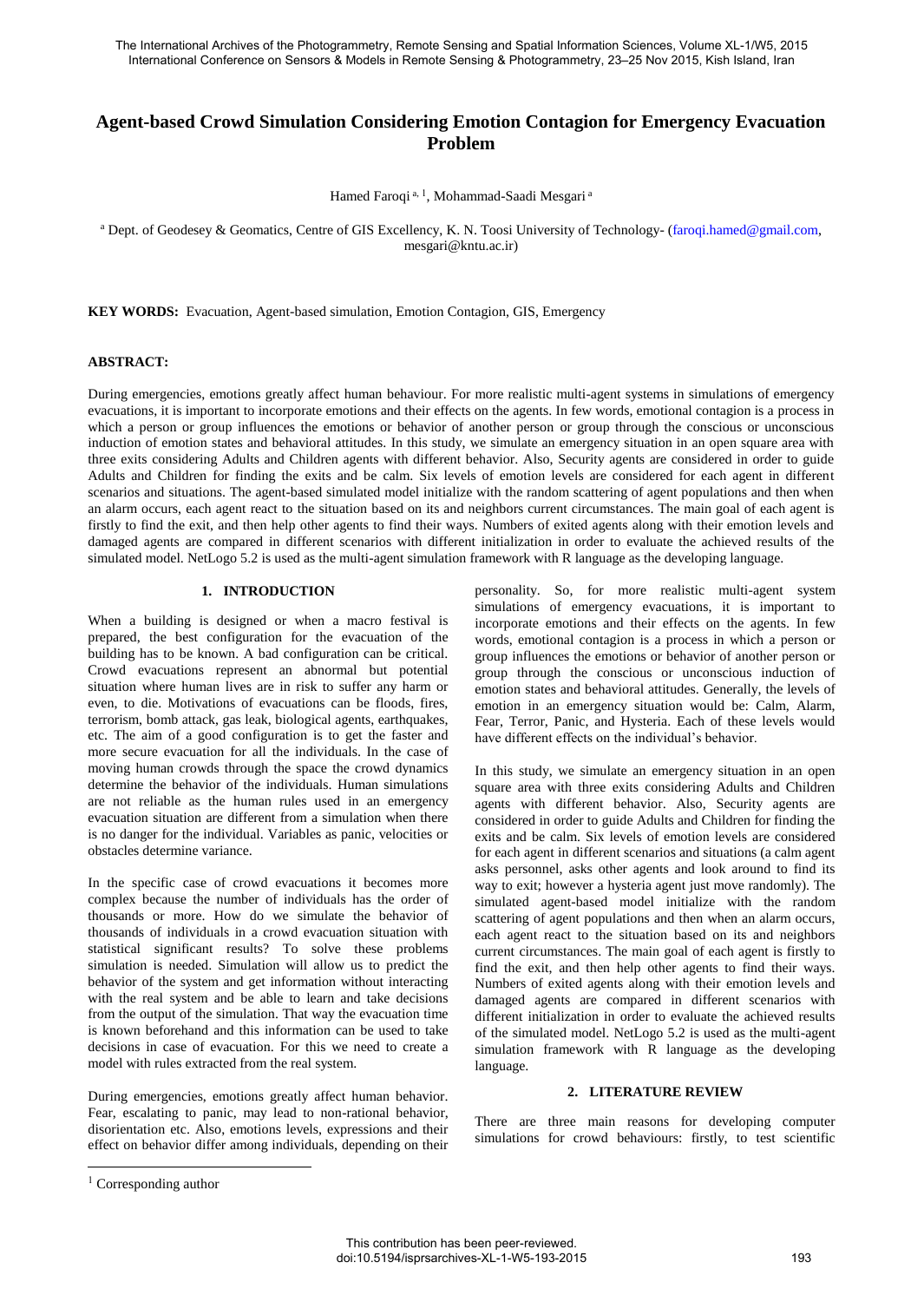theories and hypotheses; secondly, to test design strategies; and finally, to recreate the phenomena about which to theorize (Pan et al., 2007). Computer models for emergency and evacuation situations have been developed and much research on panics has been of empirical nature and carried out by researchers from the social sciences (Helbing et al., 2001; Reynolds et al., 1987; Coelho et al., 1997; Cordeiro, 2009).

Santos et al. (Santos et al., 2004) offer a critical review of selected simulation models of evacuation. Also, authors have identified social sciences approaches that could improve contemporary simulation models. They argue that social sciences could provide important new directions to simulation models of emergency evacuations. Helbing et al. (Helbing et al., 2001) developed a continuous pedestrian model based on plausible interactions, and pointed out that pedestrian dynamics shows various collective phenomena, such as arching, clogging and herding (Reynolds et al., 1987). According to their findings, every simulation model should reproduce such behaviours in order to be rather realistic. They believe that the above models can serve as an example linking collective behaviour as a phenomenon of mass psychology (from the socio-psychological perspective) to the view of an emergent collective pattern of motion (from the perspective of physics). Their simulations suggest that the optimal behaviour in escape situations is a suitable mixture of individualistic and herding behaviour. Kaup et al. (Kaup et al., 2006) present a simulation model for emergency planning and crowd management purposes. Other simulation studies, combined with optimization algorithms, aim at improving the evacuation efficiency. This can be achieved in terms of evacuation times, assessment and analysis of evacuation plans, as well as routes/path optimizations. Coelho (Coelho, 2010) has deeply studied the mathematical and analytical models, comparing and analyzing them on a systematic basis. In Klüpfel et al. (Klüpfel et al., 2009), the analysis of evacuation processes on-board is taken into consideration. Here authors apply cellular automata to reproduce crowd motion for the detection of possible bottleneck situations during the evacuation process. Filippoupolitis et al. (Filippoupolitis et al., 2008) address the building evacuation optimization problem. Su et al. (Su et al., 2008) developed a discrete-event computer simulation model for assessing evacuation programs and provide a comprehensive idea of evacuation plans for hospital buildings in the event of a possible bomb threat.

# **3. METHODOLOGY**

In this section, transition diagrams for each agent (Adult, Child, and security) are depicted and described. Also, emotional levels are defined and explained in details. Moreover, the characteristic of simulated area with the three exits for evacuation is explained.

There would be three kinds of agents with specific emotional levels and decision making process. First kind is Adults agents that have six levels of emotional contagion (Calm→Alarm→Fear→Terror→Panic→Hysteria). Each agent begins the simulation with the Calm status; and if it does not be success in each tick of simulation, its emotional level goes one level worse. Second kind is Children agents that have two levels of emotional congestions (Calm->Hysteria). Each child agent would have two parents that follow them in calm status, or looking for security agents in neighbourhoods. Third kind of agents is Security agents that always are calm and show the direction to the exits. Figure 1 simplify shows the life cycle and decision making process by each agent.



Figure 1. Transition diagrams of agents

The simulated world in NetLogo is an open area with three exits in north, east, and west. The open area is similar to one of most important city halls at Tehran city. Each agents when receive to near the exits would be disappeared from the world. The neighbourhood for each agent is the next two Patch (to the right, left, bottom, up). Figure 2 shows the simulated area. Blue points are Adult agents; yellow points represent children agents; and red point presents security agents.

The simulated world begins its existence in an urgent situation, in which agents want to find the exits to rescue from any harm. The security agents are stable at their initiate places to guide any agent that in their neighbourhood in order to show them the exit direction. So, the security agents would be stay at the emergency situation until the last adult or child agent leave the area, actually find the exits.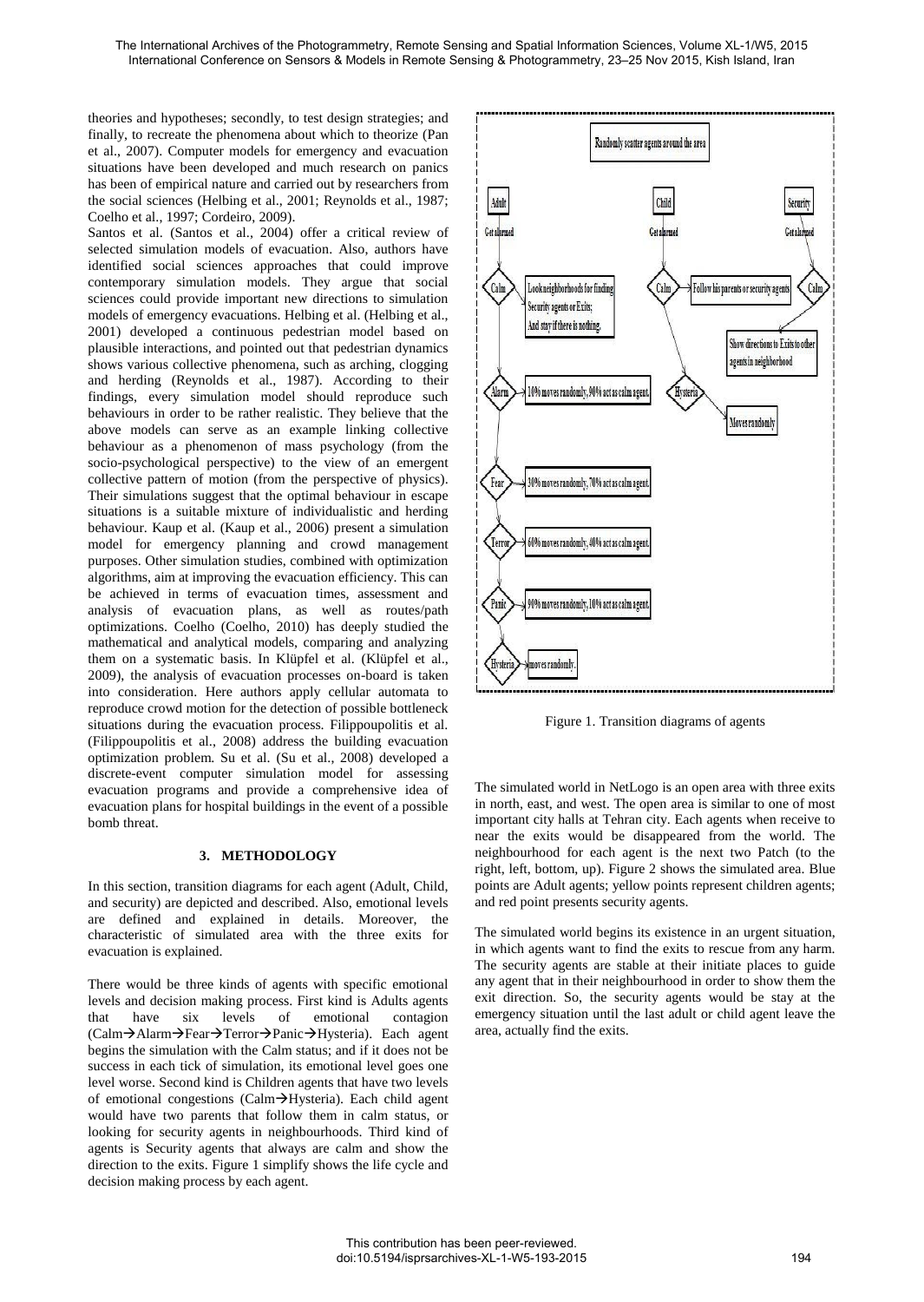

Figure 2. Open area with three exits and agents scattered

#### **4. IMPLEMENTATION & RESULTS**

The simulated area and agents would be implemented with different numbers of agents. Initial location of each agent is determined randomly in the area. Four scenarios are implemented. Different rational between counts of three kinds of agents are considered. Table 1 shows the various initialize parameters of agents.

| No. | Adults | Children | Security |
|-----|--------|----------|----------|
|     | 200    |          |          |
|     | 300    | 50       |          |
|     | 400    |          |          |
|     | 500    |          | 25       |

Table 1. Initialize counts of agents in scenarios

Four initialized scenarios are run with different counts of agents that are presented above. Figure 3 shows the leaving diagrams for each scenario.





Figure 3. Agents exiting diagrams: a) scenario 1; b) scenario 2; c) scenario 3; d) scenario 4

As it was presented in the diagrams, each scenario has its own specific characteristic with different percentage of rescued people with emotional level from calm to hysteria. Scenario 2 has the most number of quitted in the minimum possible time. Scenario 1 has the second amount of exited agents that takes all the simulation time. Scenario 4 has the lowest counts of rescue people; however, most of them in calm status.

It would be possible that the proportion between counts of Adults and Children agents with the numbers of security agents affect the emotional level and percentage of agents that find the